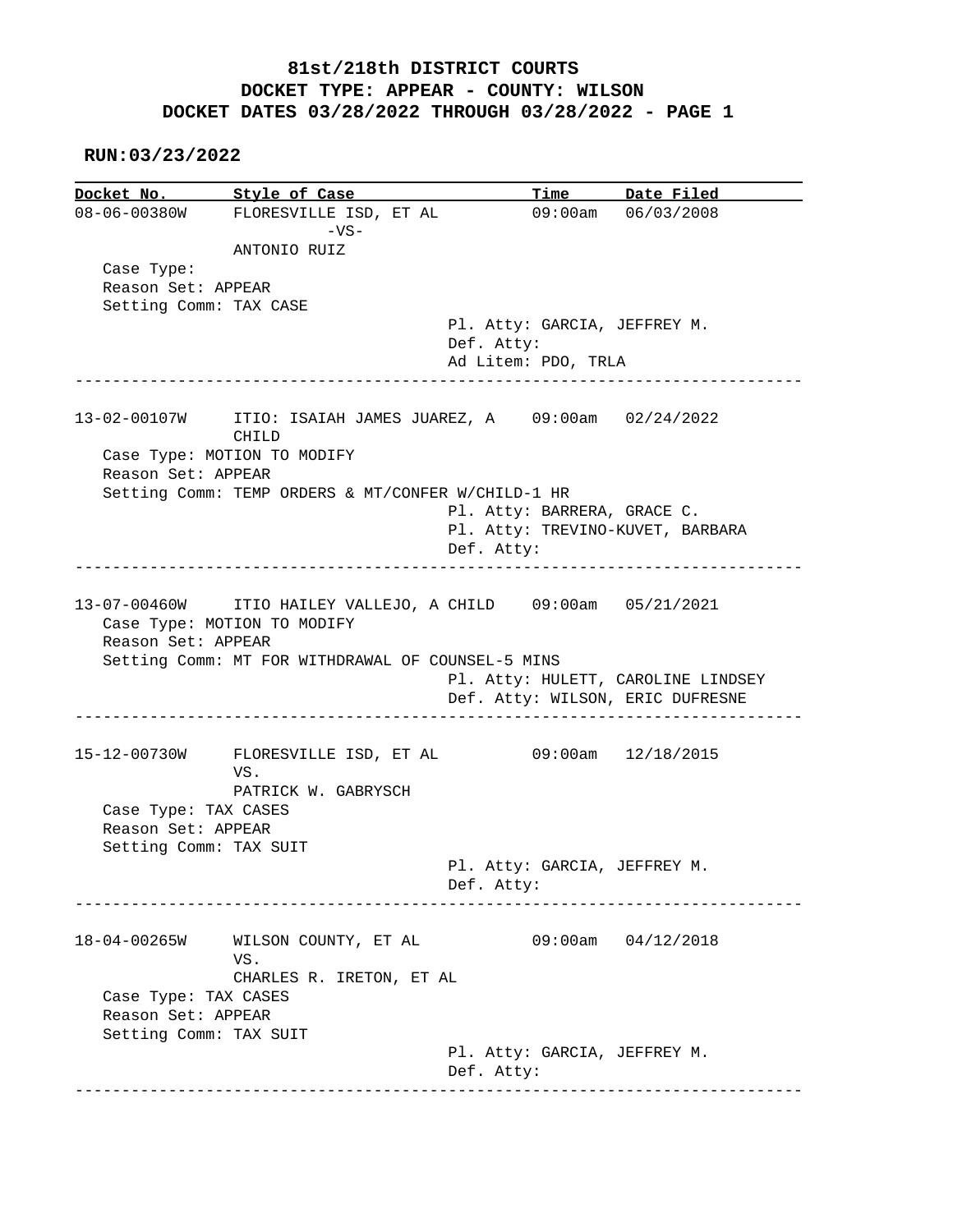**RUN:03/23/2022**

| Docket No.             | Style of Case                                                                                         | Time                         | Date Filed                       |  |
|------------------------|-------------------------------------------------------------------------------------------------------|------------------------------|----------------------------------|--|
| 18-08-00619W           | ITIO: KAILYEN NICOLE<br>HERNANDEZ, BROOKE ALYSE<br>HERNANDEZ, & ESEQUIEL JAYCE<br>HERNANDEZ, CHILDREN | 09:00am                      | 03/22/2022                       |  |
| Case Type:             |                                                                                                       |                              |                                  |  |
| Reason Set: APPEAR     |                                                                                                       |                              |                                  |  |
|                        | Setting Comm: * ZOOM*EX PARTE TRO-30 MINS                                                             |                              |                                  |  |
|                        |                                                                                                       |                              | Pl. Atty: TREVINO-KUVET, BARBARA |  |
|                        |                                                                                                       | Pl. Atty: MORROW, DAVIS M.   |                                  |  |
|                        | Def. Atty:                                                                                            |                              |                                  |  |
|                        | 19-02-00112W WILSON COUNTY, ET AL 09:00am 02/12/2019                                                  |                              |                                  |  |
|                        | VS.                                                                                                   |                              |                                  |  |
|                        | ALMA ANNA PEREZ                                                                                       |                              |                                  |  |
| Case Type: TAX CASES   |                                                                                                       |                              |                                  |  |
| Reason Set: APPEAR     |                                                                                                       |                              |                                  |  |
| Setting Comm: TAX SUIT |                                                                                                       |                              |                                  |  |
|                        |                                                                                                       | Pl. Atty: GARCIA, JEFFREY M. |                                  |  |
|                        | Def. Atty:                                                                                            |                              |                                  |  |
|                        | 19-09-00731W WENDY SUE WAGNER & STEVEN 09:00am 09/27/2019<br>PATRICK GOEGLEIN                         |                              |                                  |  |
|                        | VS.                                                                                                   |                              |                                  |  |
|                        | TRAVIS MENDIOLA JR. &                                                                                 |                              |                                  |  |
|                        | BRENDA MENDIOLA                                                                                       |                              |                                  |  |
|                        | Case Type: OTHER PROPERTY                                                                             |                              |                                  |  |
| Reason Set: APPEAR     |                                                                                                       |                              |                                  |  |
|                        | Setting Comm: REQ FOR SALE OF PROPERTY-20 MINS & PET'S MT TO DISSOLVE TI & CONTEMPT ORDER-2           | Pl. Atty: BRYANT, NOHL P.    |                                  |  |
|                        |                                                                                                       |                              | Pl. Atty: ROSENBERG, LOUIS T.    |  |
|                        |                                                                                                       | Def. Atty: MUNIZ, CARLOS A.  |                                  |  |
|                        |                                                                                                       |                              |                                  |  |
|                        |                                                                                                       | Def. Atty: MUNIZ, CARLOS A.  |                                  |  |
|                        |                                                                                                       |                              |                                  |  |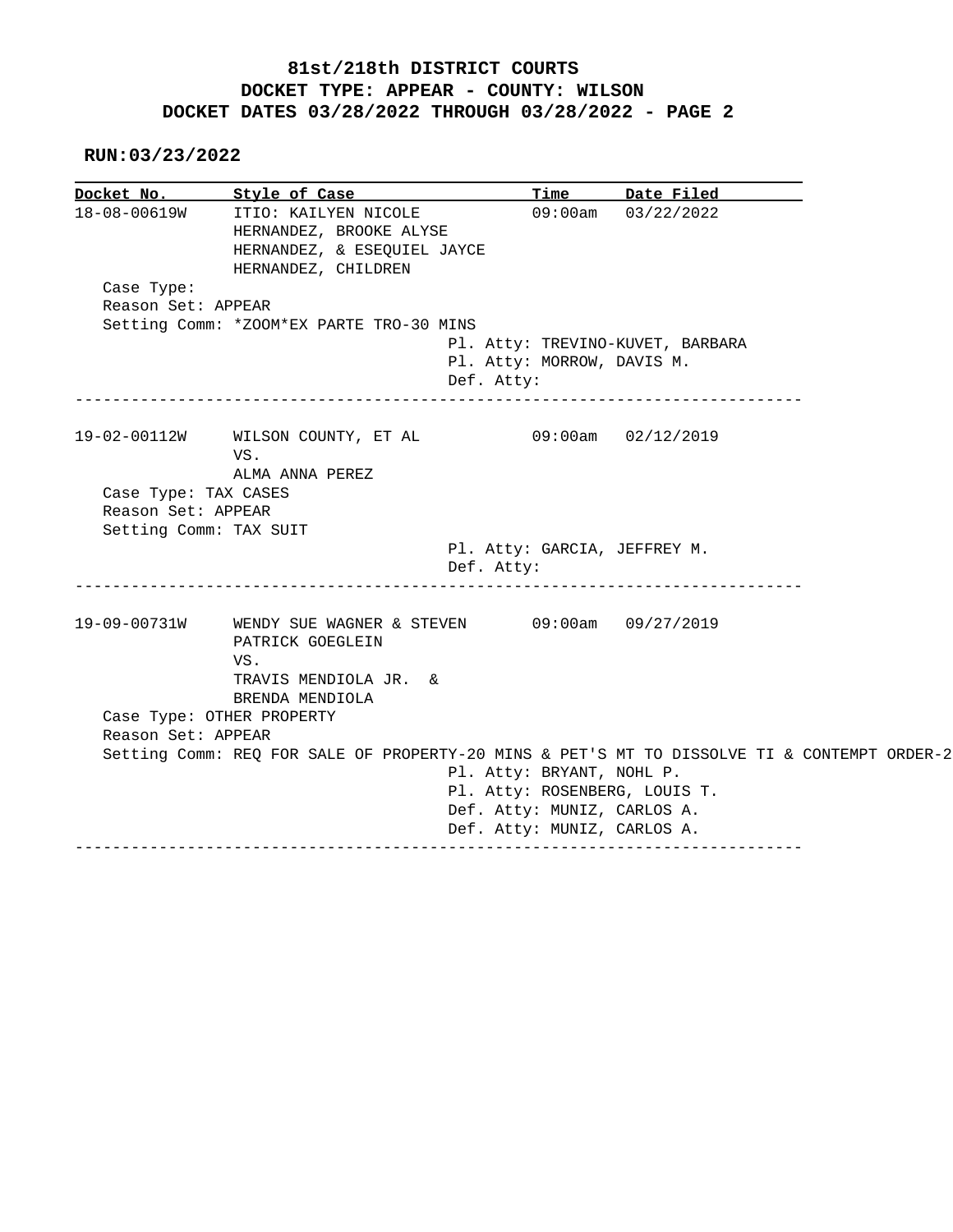**RUN:03/23/2022**

| Docket No.                                 | Style of Case                                                                                                                     |            | Time       | Date Filed                                                   |
|--------------------------------------------|-----------------------------------------------------------------------------------------------------------------------------------|------------|------------|--------------------------------------------------------------|
| $20 - 06 - 00391W$                         | EVERGREEN UNDERGROUND WATER<br>CO., FLORESVILLE ISD, WILSON<br>COUNTY, WILSON COUNTY<br>EMERGENCY SERVICES<br>PLAINTIFFS<br>V     |            | $09:00$ am | 06/16/2020                                                   |
|                                            | JOHN JEFFERY PEW, JUAN RAMOS                                                                                                      |            |            |                                                              |
|                                            | <b>DEFENDANTS</b>                                                                                                                 |            |            |                                                              |
| Case Type: TAX CASES<br>Reason Set: APPEAR |                                                                                                                                   |            |            |                                                              |
| Setting Comm: TAX SUIT                     |                                                                                                                                   |            |            |                                                              |
|                                            |                                                                                                                                   |            |            | Pl. Atty: GARCIA, JEFFREY M.                                 |
|                                            |                                                                                                                                   |            |            | Pl. Atty: GARCIA, JEFFREY M.                                 |
|                                            |                                                                                                                                   |            |            | Pl. Atty: GARCIA, JEFFREY M.                                 |
|                                            |                                                                                                                                   |            |            | Pl. Atty: GARCIA, JEFFREY M.                                 |
|                                            |                                                                                                                                   | Def. Atty: |            | ____________________________                                 |
| 20-08-00517W                               | EVERGREEN UNDERGROUND WATER<br>CO., FLORESVILLE ISD, WILSON<br>COUNTY                                                             |            |            | 09:00am 08/05/2020                                           |
|                                            | $\mathbf {V}$                                                                                                                     |            |            |                                                              |
|                                            | DAVID ANTHONY CARRILLO, LEANA<br>ROSE TUTTLE                                                                                      |            |            |                                                              |
| Case Type: TAX CASES                       |                                                                                                                                   |            |            |                                                              |
| Reason Set: APPEAR                         |                                                                                                                                   |            |            |                                                              |
| Setting Comm: TAX SUIT                     |                                                                                                                                   |            |            |                                                              |
|                                            |                                                                                                                                   |            |            | Pl. Atty: GARCIA, JEFFREY M.                                 |
|                                            |                                                                                                                                   |            |            | Pl. Atty: GARCIA, JEFFREY M.<br>Pl. Atty: GARCIA, JEFFREY M. |
|                                            |                                                                                                                                   | Def. Atty: |            |                                                              |
|                                            |                                                                                                                                   |            |            |                                                              |
| 20-10-00712W                               | WILSON COUNTY, EVERGREEN<br>UNDERGROUND WATER CO.,<br>STOCKDALE ISD, WILSON COUNTY<br>EMERGENCY SERVICES<br>V<br>DAWN R. KORZEKWA |            |            | 09:00am 10/08/2020                                           |
| Case Type:                                 |                                                                                                                                   |            |            |                                                              |
| Reason Set: APPEAR                         |                                                                                                                                   |            |            |                                                              |
| Setting Comm: TAX SUIT                     |                                                                                                                                   |            |            |                                                              |
|                                            |                                                                                                                                   |            |            | Pl. Atty: GARCIA, JEFFREY M.                                 |
|                                            |                                                                                                                                   |            |            |                                                              |
|                                            |                                                                                                                                   |            |            | Pl. Atty: GARCIA, JEFFREY M.                                 |
|                                            |                                                                                                                                   |            |            | Pl. Atty: GARCIA, JEFFREY M.                                 |
|                                            |                                                                                                                                   |            |            | Pl. Atty: GARCIA, JEFFREY M.                                 |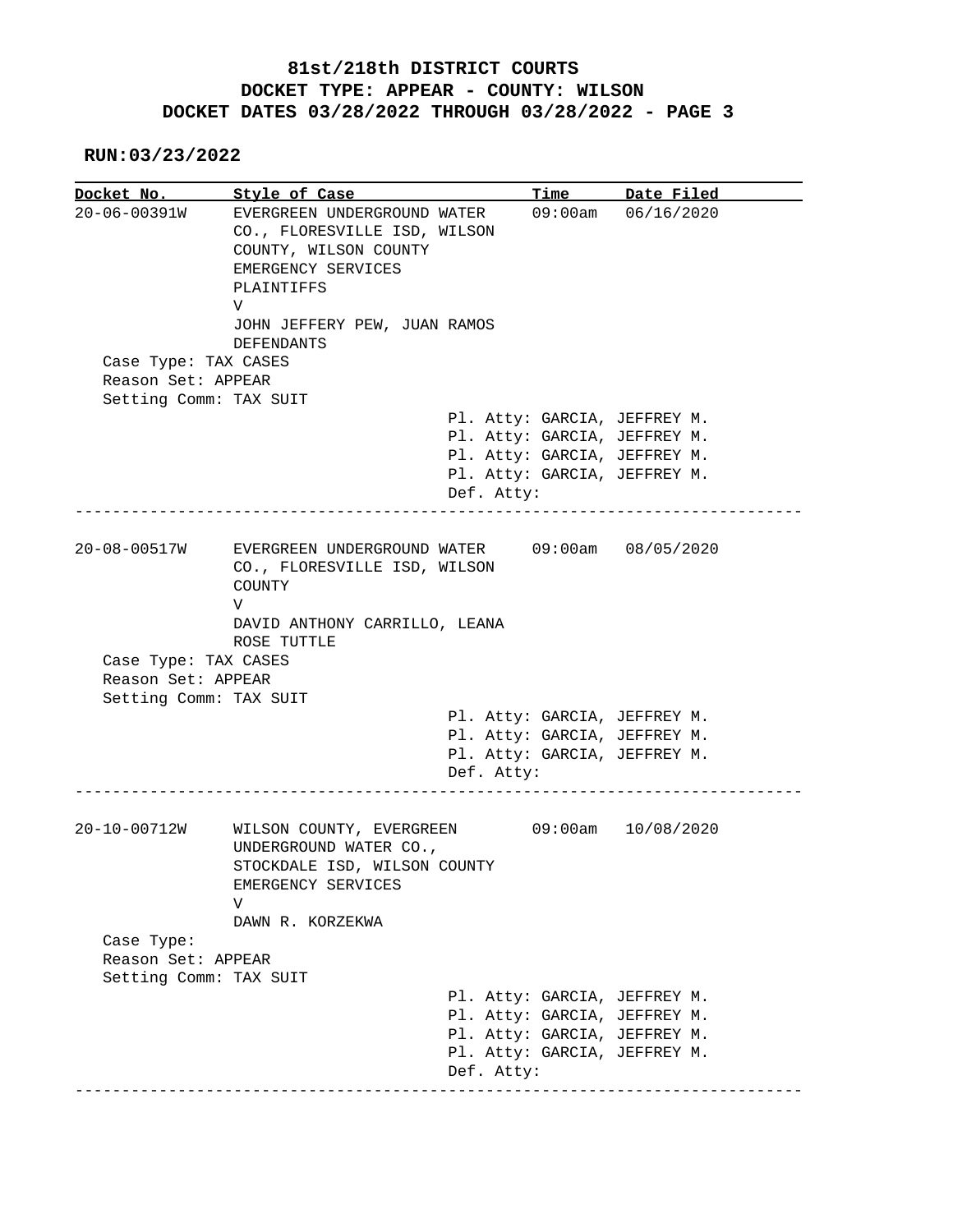**RUN:03/23/2022**

Docket No. Style of Case Docket No. Style of Case Time Date Filed<br>20-10-00719W OVATION SERVICES, LLC 09:00am 10/09/2020 V JOHN L. HABY Case Type: ALL OTHER CIVIL CASES Reason Set: APPEAR Setting Comm: DEFAULT HRG FOR TAX SUIT-15 MINS Pl. Atty: FOLEY-COATES, GILLIAN ANNE Pl. Atty: FOLEY-COATES, GILLIAN ANNE Def. Atty: GARCIA, JEFFREY M. ------------------------------------------------------------------------------ 21-02-00092W WILSON COUNTY ET AL 09:00am 02/10/2021 V MELISSA JEAN BALLARD Case Type: TAX CASES Reason Set: APPEAR Setting Comm: TAX SUIT Pl. Atty: GARCIA, JEFFREY M. Pl. Atty: GARCIA, JEFFREY M. Pl. Atty: GARCIA, JEFFREY M. Def. Atty: ------------------------------------------------------------------------------ 21-05-00369W WILSON COUNTY ET AL 09:00am 05/27/2021 V LINDA GONZALES ET AL Case Type: TAX CASES Reason Set: APPEAR Setting Comm: TAX SUIT Pl. Atty: GARCIA, JEFFREY M. Pl. Atty: GARCIA, JEFFREY M. Pl. Atty: GARCIA, JEFFREY M. Pl. Atty: GARCIA, JEFFREY M. Def. Atty: ------------------------------------------------------------------------------ 21-07-00437W WILSON COUNTY ET AL 09:00am 07/01/2021 V FELIX CAMPOS JR ET AL Case Type: TAX CASES Reason Set: APPEAR Setting Comm: TAX SUIT Pl. Atty: GARCIA, JEFFREY M. Pl. Atty: GARCIA, JEFFREY M. Pl. Atty: GARCIA, JEFFREY M. Def. Atty: ------------------------------------------------------------------------------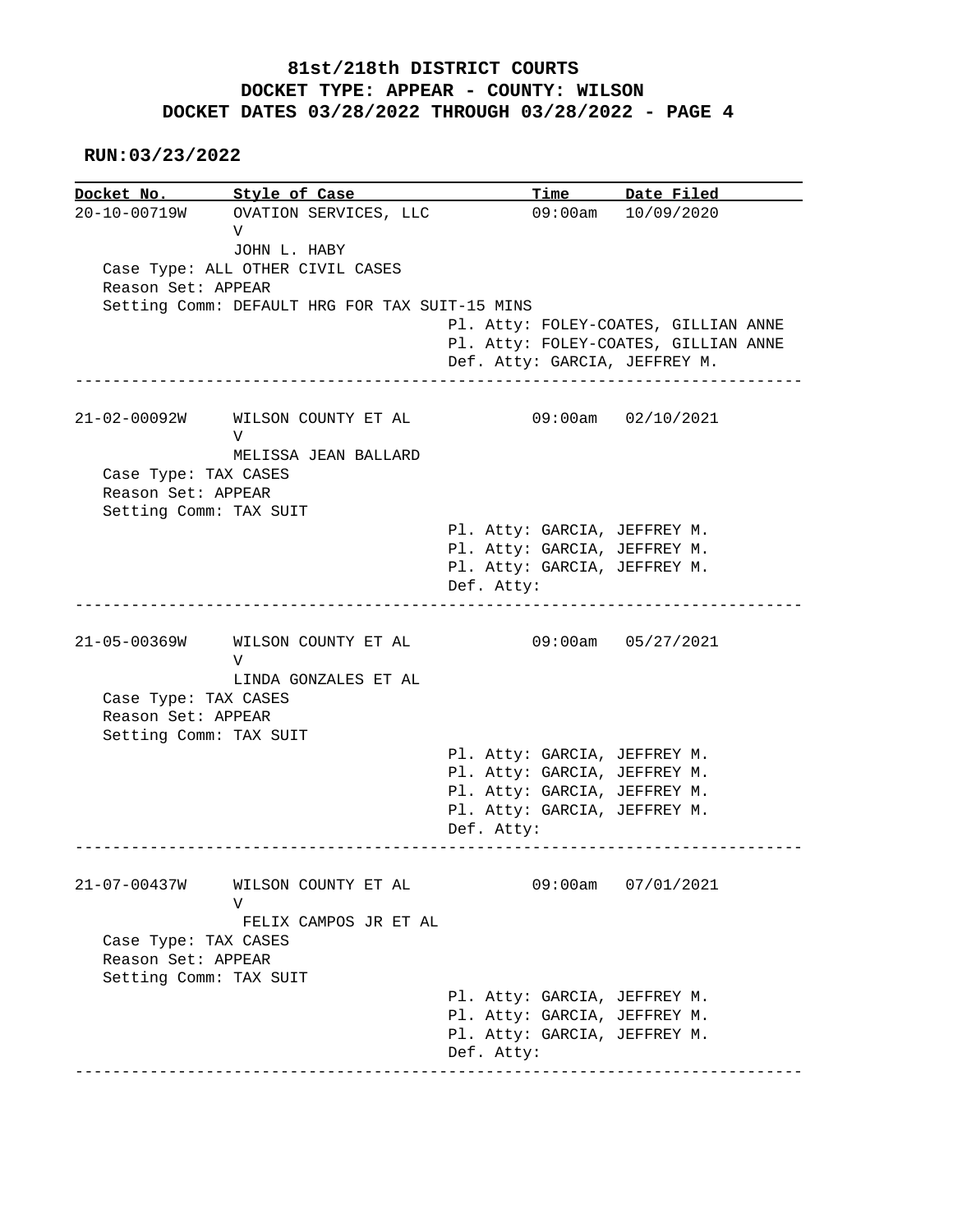**RUN:03/23/2022**

|                        | Docket No. Style of Case              | Time Date Filed                                   |
|------------------------|---------------------------------------|---------------------------------------------------|
|                        | 21-07-00444W WILSON COUNTY ET AL      | 09:00am 07/01/2021                                |
|                        | V                                     |                                                   |
|                        | ANNA LEE TREVINO                      |                                                   |
| Case Type: TAX CASES   |                                       |                                                   |
| Reason Set: APPEAR     |                                       |                                                   |
| Setting Comm: TAX SUIT |                                       |                                                   |
|                        |                                       | Pl. Atty: GARCIA, JEFFREY M.                      |
|                        |                                       | Pl. Atty: GARCIA, JEFFREY M.                      |
|                        |                                       | Pl. Atty: GARCIA, JEFFREY M.                      |
|                        |                                       | Pl. Atty: GARCIA, JEFFREY M.                      |
|                        |                                       | Def. Atty:                                        |
|                        |                                       |                                                   |
| 21-07-00471W           |                                       | IMOM: JOSHUA SEKULA AND AMY B. 09:00am 07/14/2021 |
|                        | PRUITT                                |                                                   |
|                        | Case Type: DIVORCE NO CHILDREN        |                                                   |
| Reason Set: APPEAR     |                                       |                                                   |
|                        | Setting Comm: FINAL DIVORCE HRG-4 HRS |                                                   |
|                        |                                       | Pl. Atty: STREMEL, ELISE MARIE                    |
|                        |                                       | Def. Atty: PRO SE - PRUITT, AMY B.                |
|                        | 21-08-00530W WILSON COUNTY ET AL      | 09:00am 08/04/2021                                |
|                        | V                                     |                                                   |
|                        | NORMA P. RIVERA                       |                                                   |
| Case Type: TAX CASES   |                                       |                                                   |
| Reason Set: APPEAR     |                                       |                                                   |
| Setting Comm: TAX SUIT |                                       |                                                   |
|                        |                                       | Pl. Atty: GARCIA, JEFFREY M.                      |
|                        |                                       | Pl. Atty: GARCIA, JEFFREY M.                      |
|                        |                                       | Pl. Atty: GARCIA, JEFFREY M.                      |
|                        |                                       | Pl. Atty: GARCIA, JEFFREY M.                      |
|                        |                                       | Pl. Atty: GARCIA, JEFFREY M.                      |
|                        |                                       | Def. Atty:                                        |
|                        |                                       |                                                   |
| $21 - 08 - 00532W$     | WILSON COUNTY ET AL<br>V              | 09:00am<br>08/04/2021                             |
|                        | LARKSPUR LANDSCAPE ET AL              |                                                   |
| Case Type: TAX CASES   |                                       |                                                   |
| Reason Set: APPEAR     |                                       |                                                   |
| Setting Comm: TAX SUIT |                                       |                                                   |
|                        |                                       | Pl. Atty: GARCIA, JEFFREY M.                      |
|                        |                                       |                                                   |
|                        |                                       | Pl. Atty: GARCIA, JEFFREY M.                      |
|                        |                                       | Pl. Atty: GARCIA, JEFFREY M.                      |
|                        |                                       | Pl. Atty: GARCIA, JEFFREY M.                      |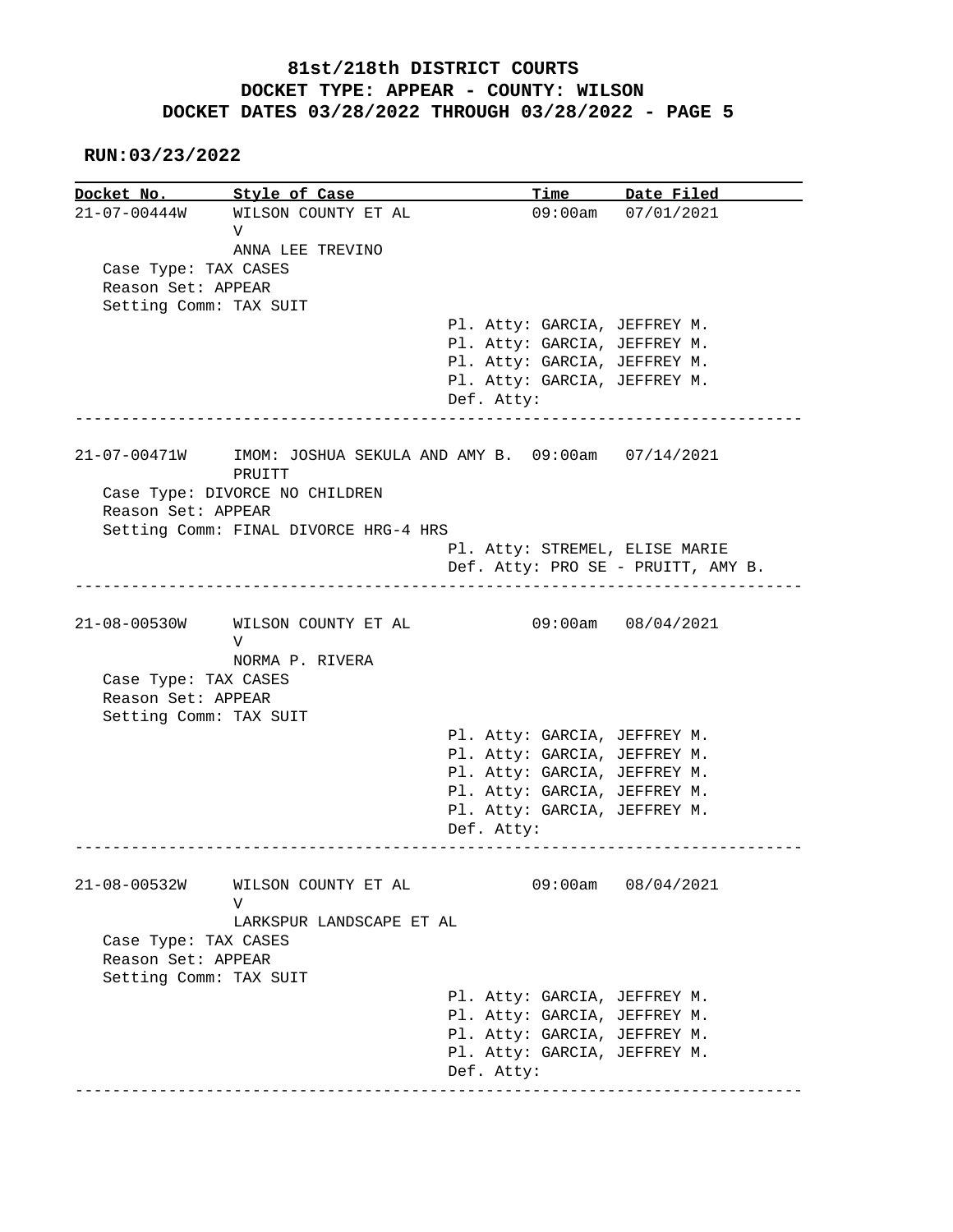**RUN:03/23/2022**

**Docket No.** Style of Case Time Date Filed 21-08-00533W WILSON COUNTY ET AL 09:00am 08/04/2021 V FLUID DELIVERY SERVICES Case Type: TAX CASES Reason Set: APPEAR Setting Comm: TAX SUIT Pl. Atty: GARCIA, JEFFREY M. Pl. Atty: GARCIA, JEFFREY M. Pl. Atty: GARCIA, JEFFREY M. Pl. Atty: GARCIA, JEFFREY M. Def. Atty: ------------------------------------------------------------------------------ 21-08-00535W WILSON COUNTYH ET AL 09:00am 08/04/2021 V DIANE M. ESTRADA Case Type: TAX CASES Reason Set: APPEAR Setting Comm: TAX SUIT Pl. Atty: GARCIA, JEFFREY M. Pl. Atty: GARCIA, JEFFREY M. Pl. Atty: GARCIA, JEFFREY M. Pl. Atty: GARCIA, JEFFREY M. Pl. Atty: GARCIA, JEFFREY M. Def. Atty: ------------------------------------------------------------------------------ 21-10-00645W IMOM: SUZANNE LEONARD CRONK 09:00am 10/05/2021 VS. CARL RAY CRONK Case Type: DIVORCE W/O CHILDREN Reason Set: APPEAR Setting Comm: DEFAULT JUDGMENT FOR DIV-15 MINS Pl. Atty: WILSON, ERIC DUFRESNE Def. Atty: ------------------------------------------------------------------------------ 21-10-00696W HUNTER-KELSEY OF TEXAS, LLC AS 09:00am 10/26/2021 AGENT & ATTY IN FACT FOR FNA VI, LLC VS. DEBRA ANN CRUZ & ERMELANDO CRUZ, ET AL Case Type: TAX CASES Reason Set: APPEAR Setting Comm: RECOVERY OF DELQ AD VALOREM TAXES-15 MINS & TAX SUIT Pl. Atty: KELLY, LINDSEY Pl. Atty: RUSLER, J. LINDSEY Def. Atty: ------------------------------------------------------------------------------